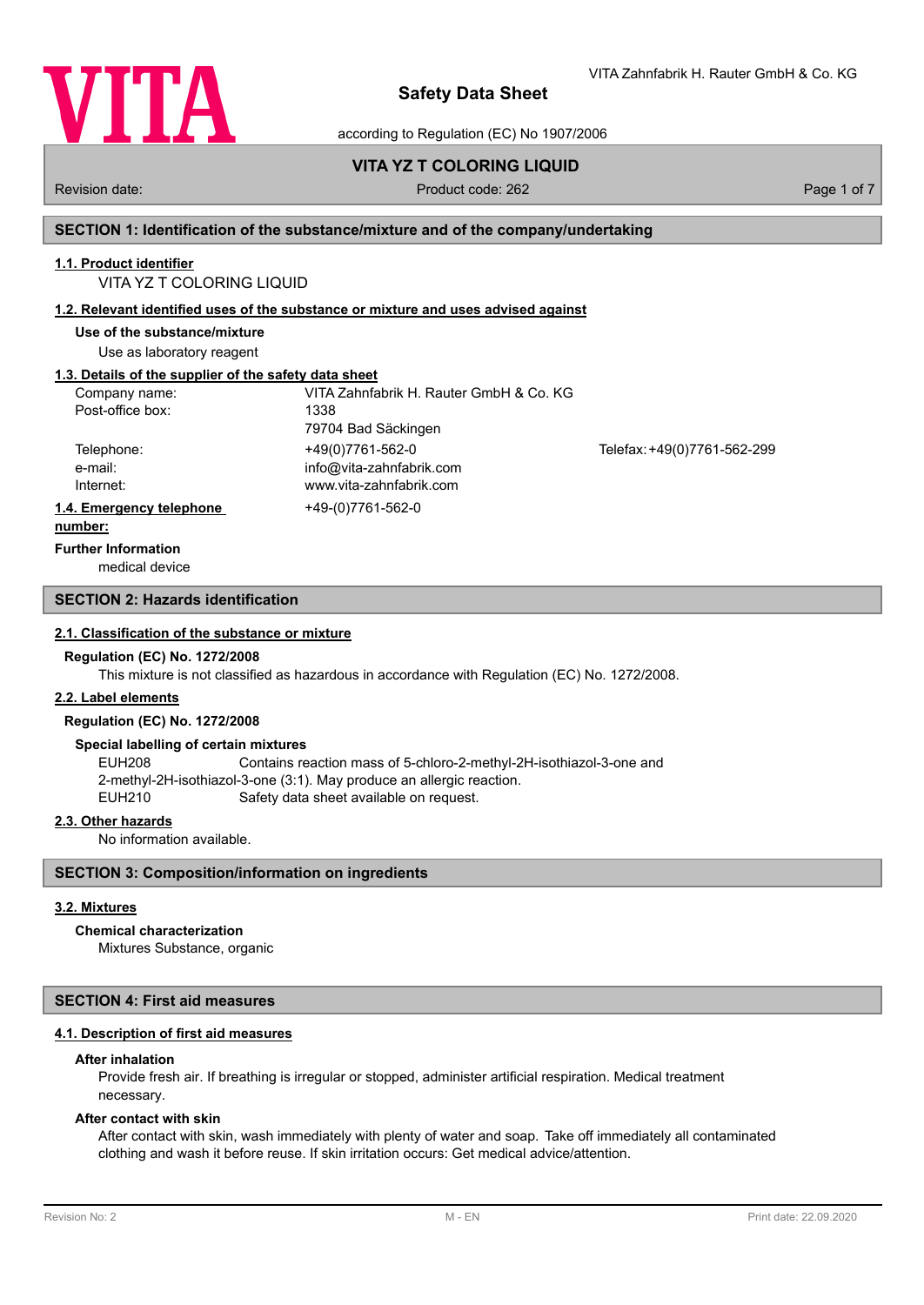

according to Regulation (EC) No 1907/2006

# **VITA YZ T COLORING LIQUID**

Revision date: Product code: 262 Page 2 of 7

**After contact with eyes**

Rinse immediately carefully and thoroughly with eye-bath or water.

### **After ingestion**

Observe risk of aspiration if vomiting occurs. Rinse mouth immediately and drink plenty of water.

### **4.2. Most important symptoms and effects, both acute and delayed**

No information available.

### **4.3. Indication of any immediate medical attention and special treatment needed**

Treat symptomatically.

### **SECTION 5: Firefighting measures**

### **5.1. Extinguishing media**

### **Suitable extinguishing media**

Co-ordinate fire-fighting measures to the fire surroundings.

## **5.2. Special hazards arising from the substance or mixture**

Non-flammable.

# **5.3. Advice for firefighters**

In case of fire: Wear self-contained breathing apparatus.

### **Additional information**

Collect contaminated fire extinguishing water separately. Do not allow entering drains or surface water.

## **SECTION 6: Accidental release measures**

## **6.1. Personal precautions, protective equipment and emergency procedures**

Use personal protection equipment.

### **6.2. Environmental precautions**

Do not allow to enter into surface water or drains.

## **6.3. Methods and material for containment and cleaning up**

Absorb with liquid-binding material (e.g. sand, diatomaceous earth, acid- or universal binding agents). Treat the recovered material as prescribed in the section on waste disposal.

### **6.4. Reference to other sections**

Safe handling: see section 7 Personal protection equipment: see section 8 Disposal: see section 13

### **SECTION 7: Handling and storage**

### **7.1. Precautions for safe handling**

#### **Advice on safe handling**

No special measures are necessary.

## No special fire protection measures are necessary. **Advice on protection against fire and explosion**

### **7.2. Conditions for safe storage, including any incompatibilities**

### **Requirements for storage rooms and vessels**

Keep container tightly closed.

## **Hints on joint storage**

No special measures are necessary.

# **7.3. Specific end use(s)**

Use as laboratory reagent

### **SECTION 8: Exposure controls/personal protection**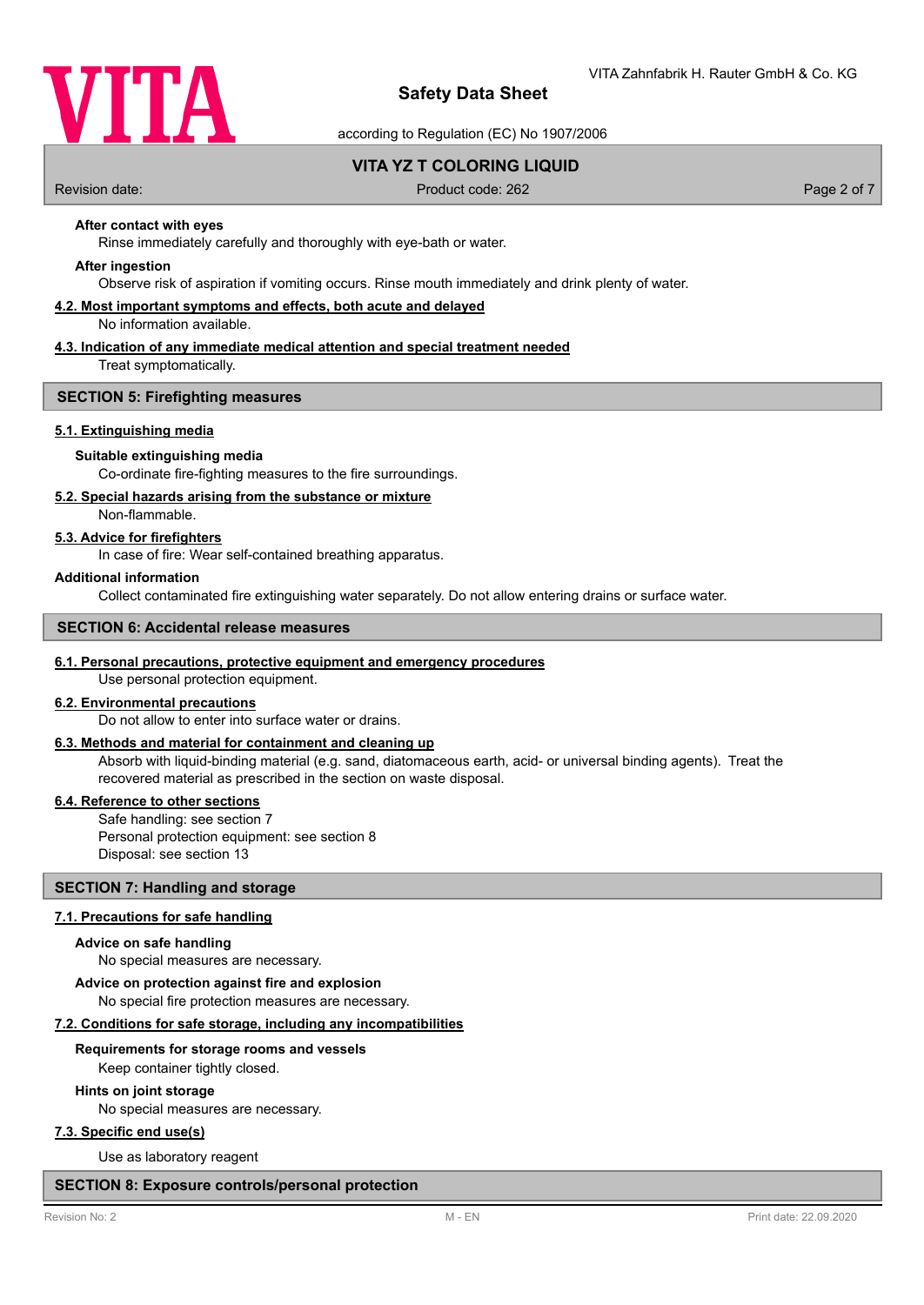

according to Regulation (EC) No 1907/2006

# **VITA YZ T COLORING LIQUID**

Revision date: Product code: 262 Page 3 of 7

# **8.1. Control parameters**

# **8.2. Exposure controls**



### **Protective and hygiene measures**

Take off contaminated clothing. Wash hands before breaks and after work. When using do not eat, drink, smoke, sniff.

### **Eye/face protection**

Wear eye protection/face protection.

### **Hand protection**

When handling with chemical substances, protective gloves must be worn with the CE-label including the four control digits. The quality of the protective gloves resistant to chemicals must be chosen as a function of the specific working place concentration and quantity of hazardous substances. For special purposes, it is recommended to check the resistance to chemicals of the protective gloves mentioned above together with the supplier of these gloves. Recommended glove articles KCL Dermatril P NBR (Nitrile rubber)

## **Skin protection**

Use of protective clothing.

## **Respiratory protection**

Provide adequate ventilation as well as local exhaustion at critical locations. Technical ventilation of workplace

# **SECTION 9: Physical and chemical properties**

# **9.1. Information on basic physical and chemical properties**

| Physical state:<br>Colour:                                    | Liquid         |                |
|---------------------------------------------------------------|----------------|----------------|
| Odour:                                                        | characteristic |                |
| pH-Value:                                                     |                | 3,0            |
| Changes in the physical state                                 |                |                |
| Melting point:                                                |                | not determined |
| Initial boiling point and boiling range:                      |                | ?              |
| Flash point:                                                  |                | ?              |
| <b>Flammability</b>                                           |                |                |
| Solid:                                                        |                | not applicable |
| Gas:                                                          |                | not applicable |
| <b>Explosive properties</b><br>The product is not: Explosive. |                |                |
| Lower explosion limits:                                       |                | not determined |
| Upper explosion limits:                                       |                | not determined |
| <b>Auto-ignition temperature</b>                              |                |                |
| Solid:                                                        |                | not applicable |
| Gas:                                                          |                | not applicable |
| Decomposition temperature:                                    |                | not determined |
| <b>Oxidizing properties</b><br>Not oxidising.                 |                |                |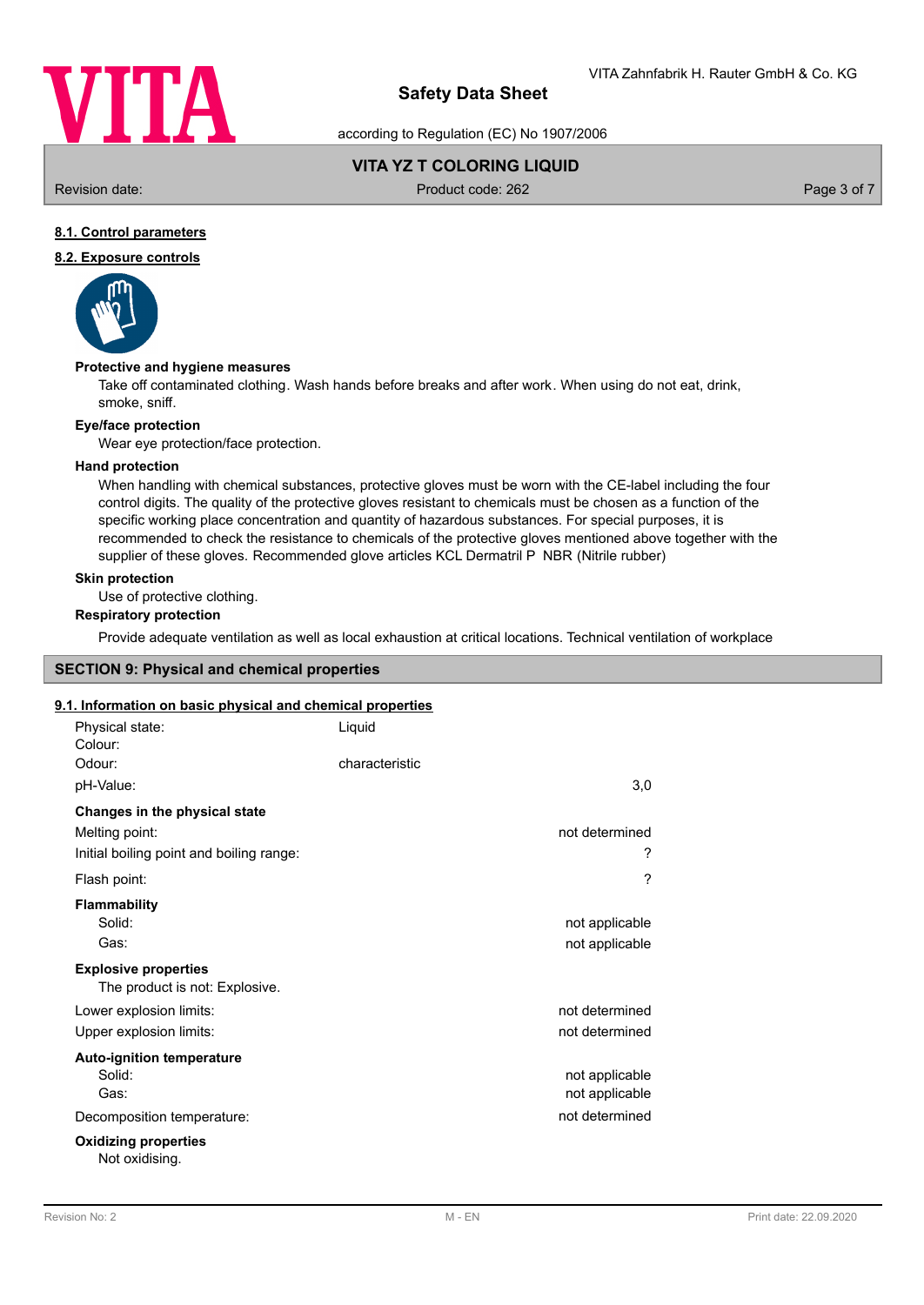

## according to Regulation (EC) No 1907/2006

| <b>VITA YZ T COLORING LIQUID</b>               |                     |             |  |  |
|------------------------------------------------|---------------------|-------------|--|--|
| Revision date:                                 | Product code: 262   | Page 4 of 7 |  |  |
| Vapour pressure:<br>(at 50 $^{\circ}$ C)       | <=1100 hPa          |             |  |  |
| Density:                                       | 1,16000 $g/cm3$     |             |  |  |
| Water solubility:                              | <b>No</b>           |             |  |  |
| Solubility in other solvents<br>not determined |                     |             |  |  |
| Partition coefficient:                         | not determined      |             |  |  |
| Viscosity / dynamic:                           | $3-5$ mPa $\cdot$ s |             |  |  |
| Vapour density:                                | not determined      |             |  |  |
| Evaporation rate:                              | not determined      |             |  |  |
| 9.2. Other information                         |                     |             |  |  |
| Solid content:                                 | 0,05%               |             |  |  |

# **SECTION 10: Stability and reactivity**

### **10.1. Reactivity**

No hazardous reaction when handled and stored according to provisions.

### **10.2. Chemical stability**

The product is stable under storage at normal ambient temperatures.

### **10.3. Possibility of hazardous reactions**

No known hazardous reactions.

### **10.4. Conditions to avoid**

none

# **10.5. Incompatible materials**

No information available.

## **10.6. Hazardous decomposition products**

No known hazardous decomposition products.

### **SECTION 11: Toxicological information**

# **11.1. Information on toxicological effects**

### **Acute toxicity**

Based on available data, the classification criteria are not met.

### **Irritation and corrosivity**

Based on available data, the classification criteria are not met.

#### **Sensitising effects**

Contains reaction mass of 5-chloro-2-methyl-2H-isothiazol-3-one and 2-methyl-2H-isothiazol-3-one (3:1). May produce an allergic reaction.

### **Carcinogenic/mutagenic/toxic effects for reproduction**

Based on available data, the classification criteria are not met.

### **STOT-single exposure**

Based on available data, the classification criteria are not met.

# **STOT-repeated exposure**

Based on available data, the classification criteria are not met.

### **Aspiration hazard**

Based on available data, the classification criteria are not met.

### **Additional information on tests**

The mixture is classified as not hazardous according to regulation (EC) No 1272/2008 [CLP].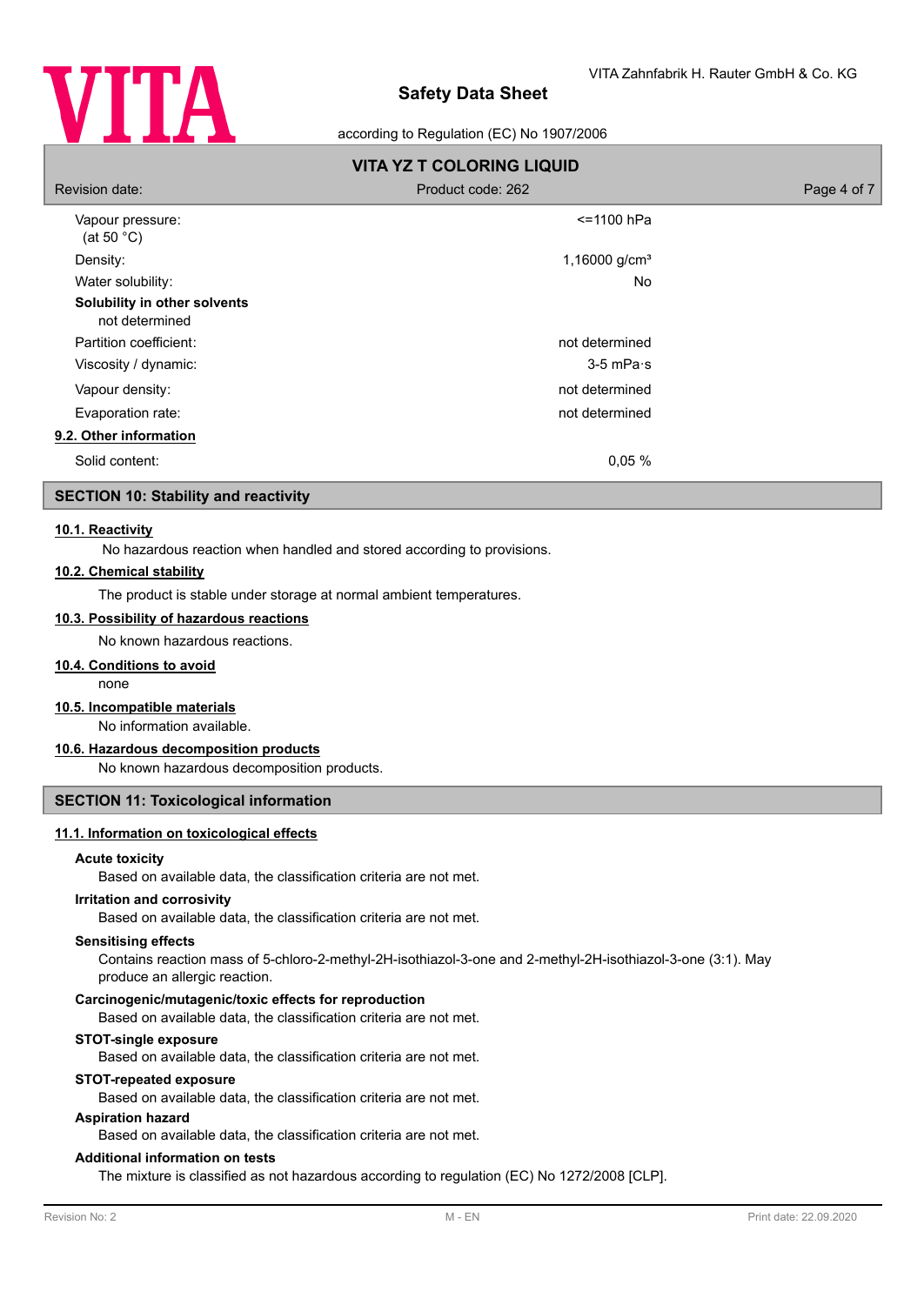

according to Regulation (EC) No 1907/2006

# **VITA YZ T COLORING LIQUID**

Revision date: Product code: 262 Page 5 of 7 Page 5 of 7

# **SECTION 12: Ecological information**

### **12.1. Toxicity**

The product is not: Ecotoxic.

# **12.2. Persistence and degradability**

The product has not been tested.

# **12.3. Bioaccumulative potential**

The product has not been tested.

### **12.4. Mobility in soil**

### The product has not been tested.

### **12.5. Results of PBT and vPvB assessment**

The product has not been tested.

### **12.6. Other adverse effects**

No information available.

### **Further information**

Do not allow to enter into surface water or drains. Do not allow to enter into soil/subsoil.

### **SECTION 13: Disposal considerations**

## **13.1. Waste treatment methods**

### **Disposal recommendations**

Do not allow to enter into surface water or drains. Do not allow to enter into soil/subsoil. Dispose of waste according to applicable legislation.

### **Contaminated packaging**

Handle contaminated packages in the same way as the substance itself.

## **SECTION 14: Transport information**

**Land transport (ADR/RID)**

**Inland waterways transport (ADN) Marine transport (IMDG) Air transport (ICAO-TI/IATA-DGR)**

**14.1. UN number:** No dangerous good in sense of this transport regulation. **14.2. UN proper shipping name:** No dangerous good in sense of this transport regulation. **14.3. Transport hazard class(es):** No dangerous good in sense of this transport regulation. **14.4. Packing group:** No dangerous good in sense of this transport regulation.

**14.1. UN number:** No dangerous good in sense of this transport regulation. **14.2. UN proper shipping name:** No dangerous good in sense of this transport regulation. **14.3. Transport hazard class(es):** No dangerous good in sense of this transport regulation. **14.4. Packing group:** No dangerous good in sense of this transport regulation.

**14.1. UN number:** No dangerous good in sense of this transport regulation. **14.2. UN proper shipping name:** No dangerous good in sense of this transport regulation. **14.3. Transport hazard class(es):** No dangerous good in sense of this transport regulation. **14.4. Packing group:** No dangerous good in sense of this transport regulation.

**14.1. UN number:** No dangerous good in sense of this transport regulation. **14.2. UN proper shipping name:** No dangerous good in sense of this transport regulation. **14.3. Transport hazard class(es):** No dangerous good in sense of this transport regulation. **14.4. Packing group:** No dangerous good in sense of this transport regulation.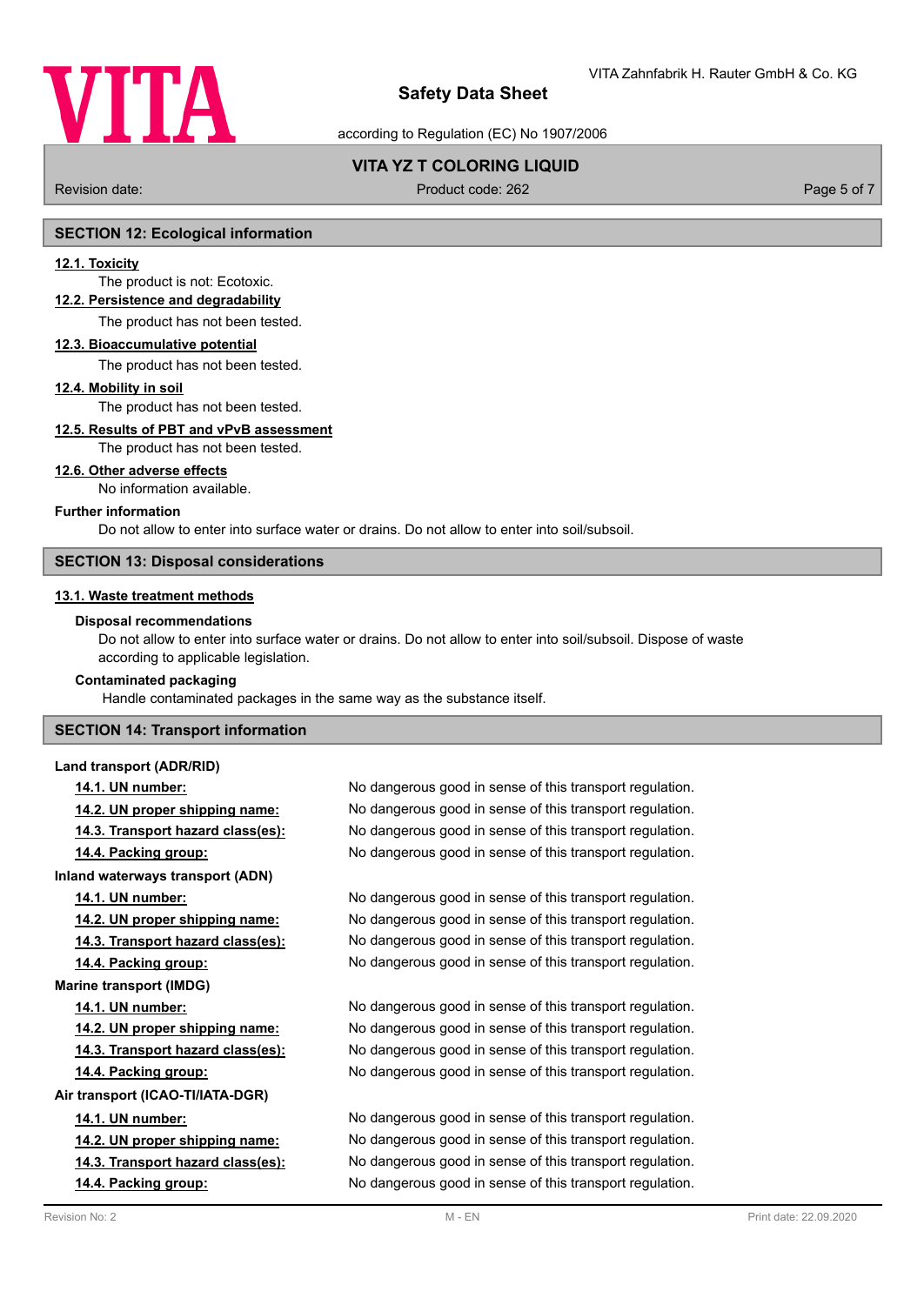

according to Regulation (EC) No 1907/2006

# **VITA YZ T COLORING LIQUID**

Revision date: Product code: 262 Page 6 of 7

**14.5. Environmental hazards**

ENVIRONMENTALLY HAZARDOUS: no

**14.6. Special precautions for user**

### No information available.

# **14.7. Transport in bulk according to Annex II of Marpol and the IBC Code**

not applicable

### **SECTION 15: Regulatory information**

### **15.1. Safety, health and environmental regulations/legislation specific for the substance or mixture**

### **EU regulatory information**

2004/42/EC (VOC): 0,015 % (0,172 g/l) Information according to 2012/18/EU (SEVESO III): Not subject to 2012/18/EU (SEVESO III)

### **National regulatory information**

Water hazard class (D): 3 - strongly hazardous to water

Skin resorption/Sensitization: Causes allergic hypersensitivity reactions.

### **15.2. Chemical safety assessment**

Chemical safety assessments for substances in this mixture were not carried out.

## **SECTION 16: Other information**

### **Abbreviations and acronyms**

ADR: Accord européen sur le transport des marchandises dangereuses par Route (European Agreement concerning the International Carriage of Dangerous Goods by Road ) IMDG: International Maritime Code for Dangerous Goods IATA: International Air Transport Association GHS: Globally Harmonized System of Classification and Labelling of Chemicals EINECS: European Inventory of Existing Commercial Chemical Substances ELINCS: European List of Notified Chemical Substances CAS: Chemical Abstracts Service LC50: Lethal concentration, 50% LD50: Lethal dose, 50% CLP: Classification, labelling and Packaging REACH: Registration, Evaluation and Authorization of Chemicals GHS: Globally Harmonised System of Classification, Labelling and Packaging of Chemicals UN: United Nations DNEL: Derived No Effect Level DMEL: Derived Minimal Effect Level PNEC: Predicted No Effect Concentration ATE: Acute toxicity estimate LL50: Lethal loading, 50% EL50: Effect loading, 50% EC50: Effective Concentration 50% ErC50: Effective Concentration 50%, growth rate NOEC: No Observed Effect Concentration BCF: Bio-concentration factor PBT: persistent, bioaccumulative, toxic vPvB: very persistent, very bioaccumulative RID: Regulations concerning the international carriage of dangerous goods by rail ADN: European Agreement concerning the International Carriage of Dangerous Goods by Inland Waterways (Accord européen relatif au transport international des marchandises dangereuses par voies de navigation